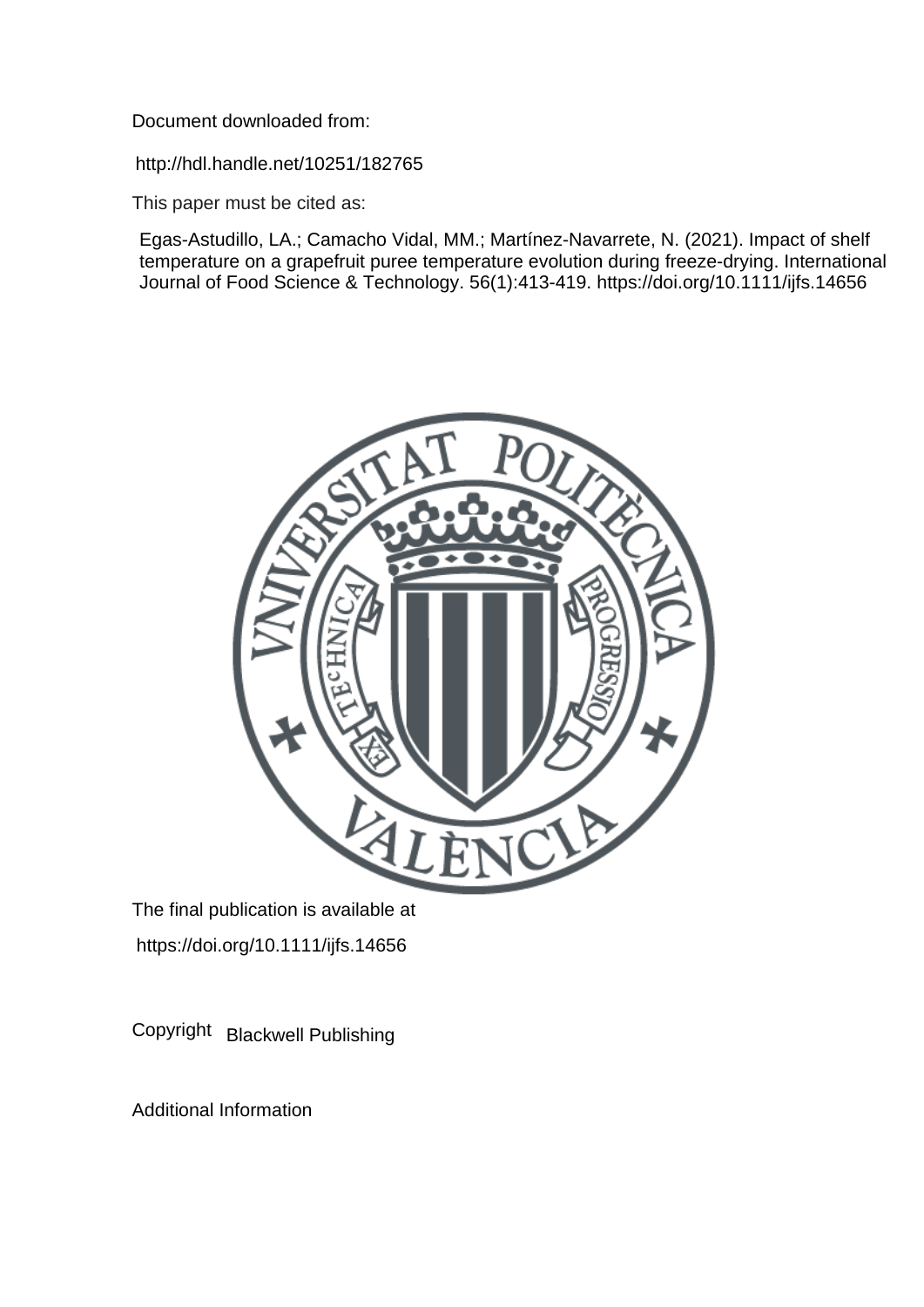| $\mathbf{1}$   | Impact of shelf temperature on the temperature evolution of a grapefruit puree |  |  |  |
|----------------|--------------------------------------------------------------------------------|--|--|--|
| 2              | during freeze-drying                                                           |  |  |  |
| 3              | Egas-Astudillo, L.A.; Camacho, M.M.; Martínez-Navarrete, N.*                   |  |  |  |
| $\overline{4}$ | Departamento de Tecnología de Alimentos. Universitat Politècnica de València.  |  |  |  |
| 5              | Camino de Vera s/n, 46022, Valencia, Spain.                                    |  |  |  |
| 6              |                                                                                |  |  |  |
|                |                                                                                |  |  |  |
| 8              |                                                                                |  |  |  |
| 9              |                                                                                |  |  |  |
| 10             | *Corresponding author: nmartin@tal.upv.es                                      |  |  |  |
| 11             |                                                                                |  |  |  |
|                |                                                                                |  |  |  |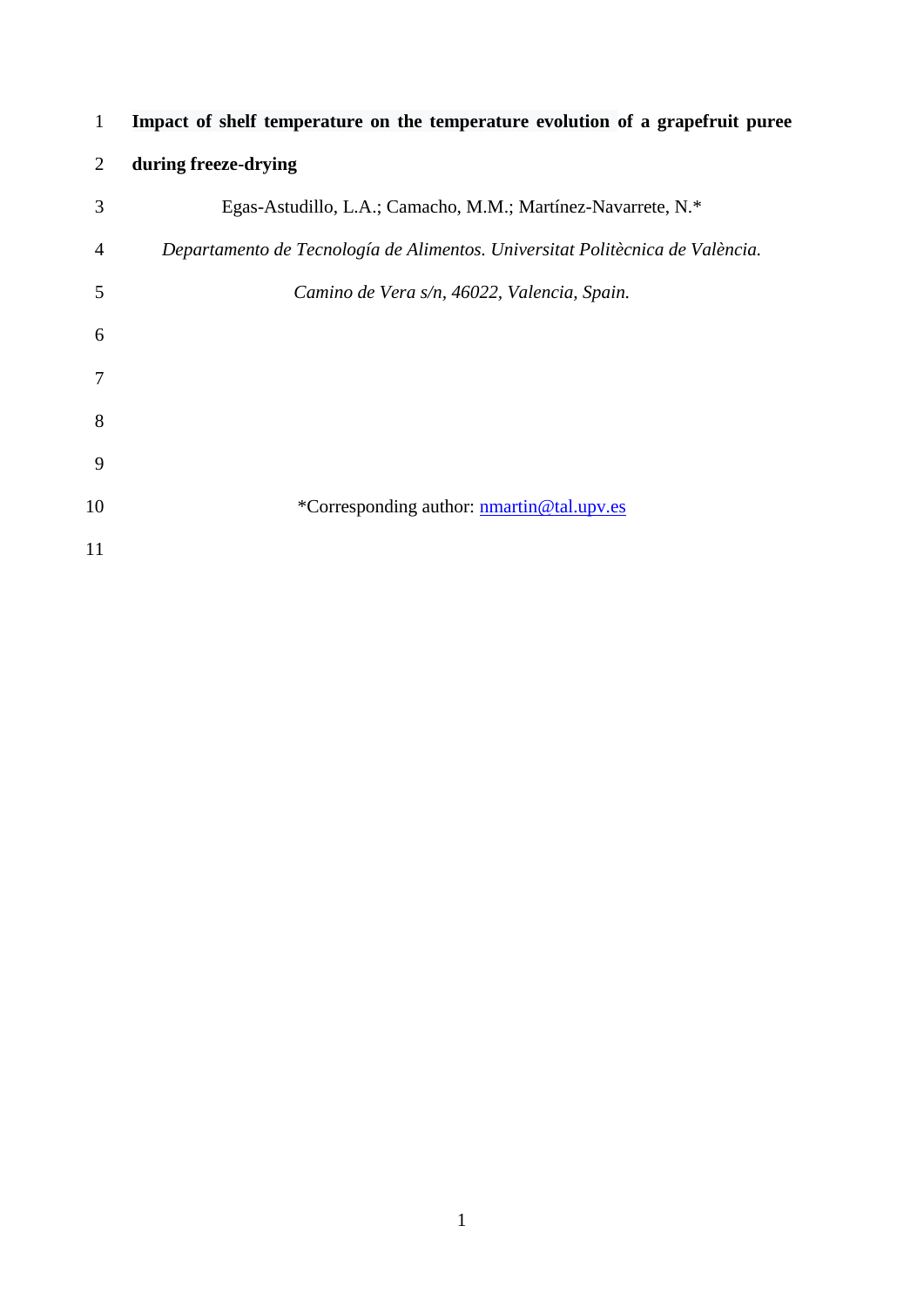## **Abstract**

 Fruits are foods with a high nutritional and functional value. Freeze-drying supplies products of high quality and added value. Therefore, although it is a slow and energy- costly process, it seems appropriate to optimize it for the purposes of obtaining fruit products. In this sense, it is of utmost importance to know the end point of the process as accurately as possible. While many kinetic models have been described to predict the evolution of the water content over time, their application is impractical because they do not permit the on-line monitoring of the process. It is also important to quantify how much shorter the process will be if applying temperature, while always guaranteeing the quality of the product. In this study, the use of the evolution of the temperature of the sample to identify the drying end point in-line has been investigated. The impact of the shelf temperature has been considered.

**Keywords:** primary drying, secondary drying, heating rate, target temperature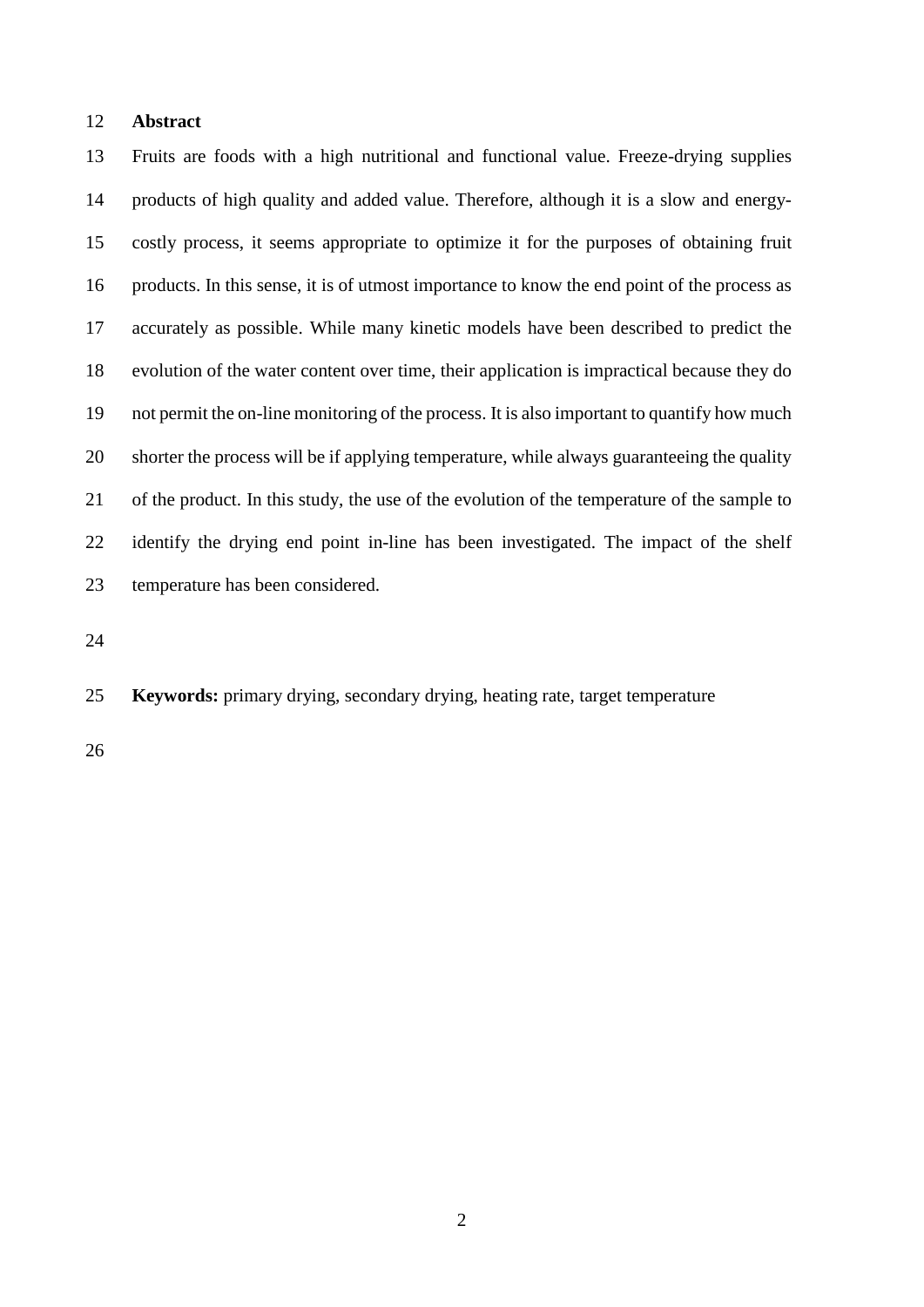1. Introduction

 Since freeze-drying is a drying technique based on the sublimation of water from a previously frozen product, the freezing stage will condition the quantity and size of the ice crystals formed and, therefore, the ease of their subsequent elimination which, in turn, will influence the characteristics of the product obtained. On the other hand, the conditions during the drying stage will also affect their duration and the quality of the product. Drying takes place in two stages, primary and secondary drying. In the former the sublimation of ice occurs and so it is necessary for the sample to remain below the 35 triple point of water during drying, which is  $p = 610.4$  Pa and  $T = 0.0099$  °C (Roos, 1995). Once most of the ice is removed, it is necessary to remove the bound water by further supplying heat to the product to accelerate the secondary drying.

 The target of the process is to get the desired water content in the final product at the lowest process time. Suitable process analytical technologies (PAT) have been described as to follow in conventional freeze-dryers the drying stages, thus evaluating in-line if the desired quality is obtained in the final product (Davide Fissore, Roberto Pisano & Antonello A. Barresi (2018) Process analytical technology for monitoring pharmaceuticals freeze-drying – A comprehensive review, Drying Technology, 36:15, 1839-1865, DOI: 10.1080/07373937.2018.1440590; Patel, Doen and Pikal).

 The various techniques proposed can be catalogued depending on the monitored variable being the product temperature, the pressure inside the chamber or even a specific physical property of the product. Any of these techniques has specific problems that also depend on the product in question and even the sample size. In-line temperature recording has been widely used for monitoring freeze-drying, especially primary drying, in pharmaceutical applications (Refs). However, there are not many references focused on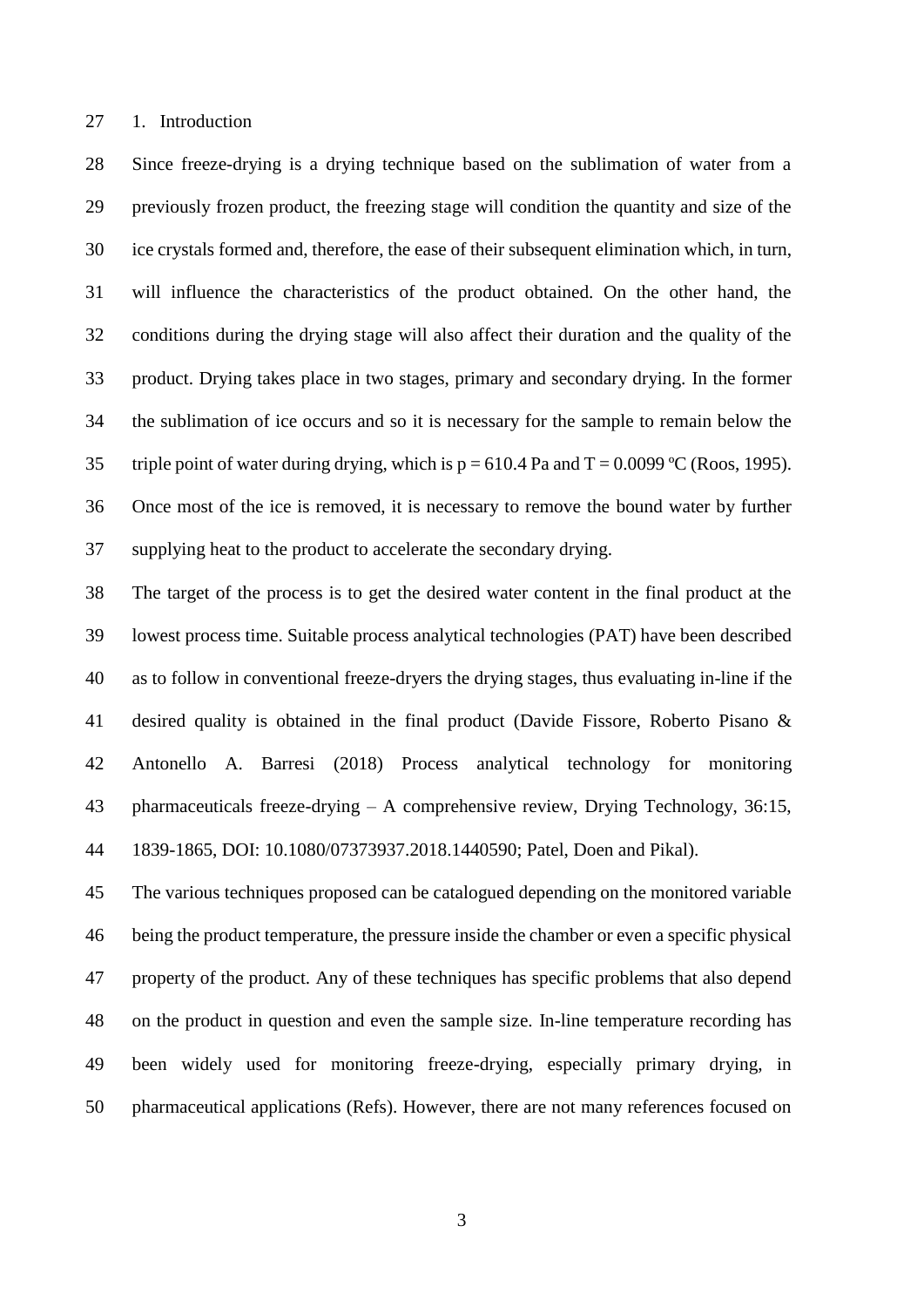recording the evolution of food temperature during freeze-drying as a tool for monitoring 52 the process (Pikal fresa???).

 During the freeze-drying, the latent heat of sublimation must be provided. This allows work to be done at moderate temperatures, in order to shorten the process, without the sample changing its temperature during this stage. However, once the sublimation is finished, the temperature of the product will begin to increase and its quality could be compromised. Considering both aspects, it is necessary to study the cost/benefit ratio of the increase in temperature during drying, always in relation to the working pressure. In the case of dehydrated fruit products, structural collapse is one of the main quality aspects to be considered.

 Collapse is a phenomenon that includes different time-dependent structural transformations that occur in amorphous food and other biological materials at temperatures above their glass transition temperature (Tg). In many cases, during the drying of a food, an amorphous non-thermodynamic equilibrium state may be reached, which could be rubbery or glassy depending on how the temperature is related to its Tg. The glassy state is related to a higher viscosity of the matrix that ensures greater stability. The loss of viscosity associated with the rubbery state is related to the loss of the structure of the dehydrated product, which involves significant textural changes and the development of stickiness and caking phenomena in the case of powdered products.

 However, it has been described that the critical viscosity that determines this structural collapse is reached at a temperature higher than Tg, this being the critical temperature for the structural collapse (Tc). For example, in mixtures of sucrose and fructose, major sugars in fruits, this occurs at approximately 20 °C above the temperature at the end of the glass transition (Roos, 1995). The Tg depends on the composition of the sample, so that it increases when the average molecular weight of the solutes increases and when the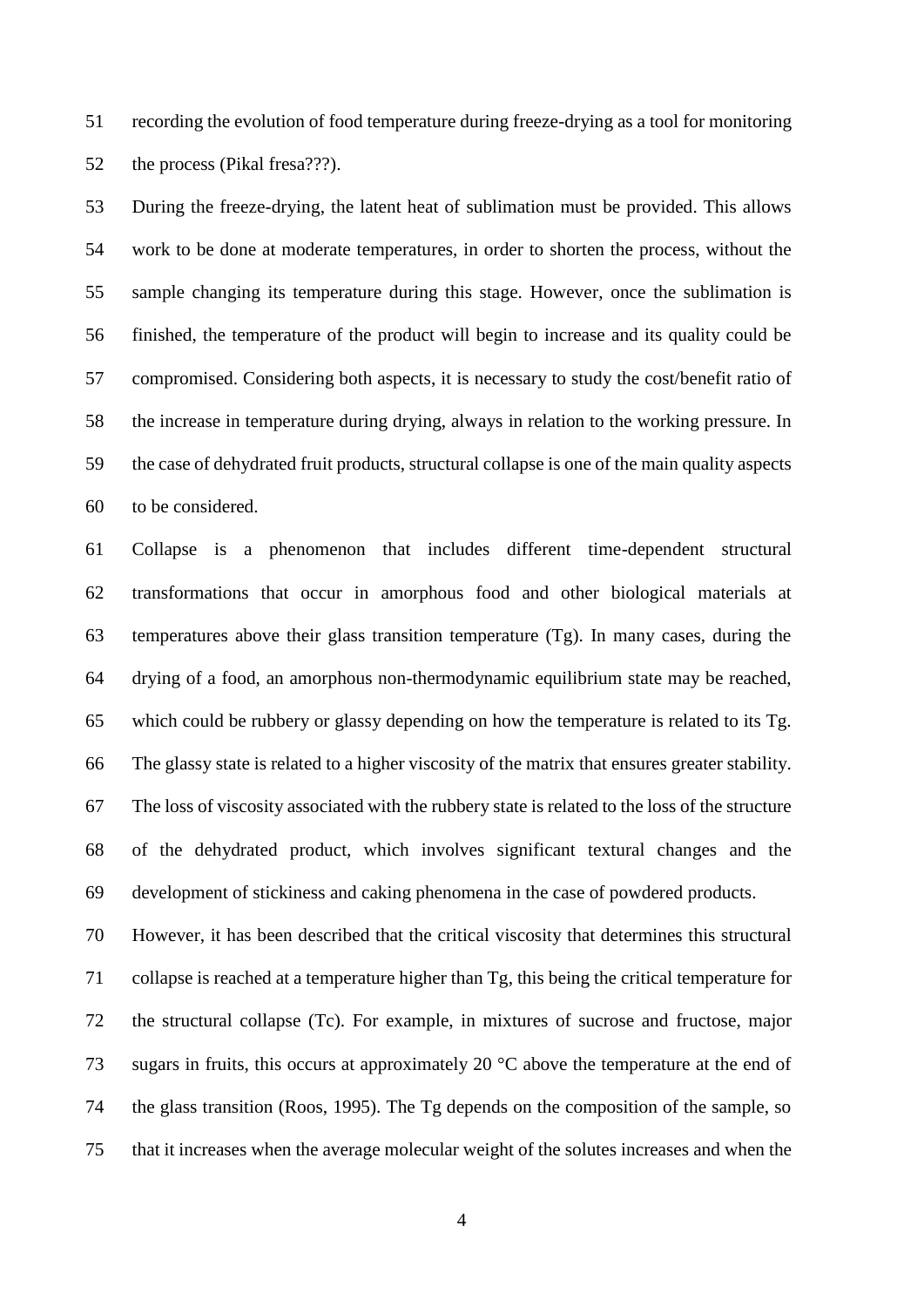water content decreases. The Tg of dehydrated grapefruit presents low values, in the order of the conventional storage and consumption temperatures of these products (Telis and Martínez-Navarrete, 2009). That is why this particular product, and fruit in general, is in a rubbery state under these conditions, with the quality problem that this implies. To avoid this problem, the incorporation of high molecular weight biopolymers in their formulation has been shown to be an effective technique for increasing Tg (Telis and Martínez- Navarrete, 2012). However, while these compounds will improve aspects related to the rheological behavior of the product, they can also affect other properties of the product, such as its color, as well as the process kinetics.

 Considering all these aspects, it is important to select the drying temperature during freeze-drying (Davide Fissore, Roberto Pisano & Antonello A. Barresi (2018) Process analytical technology for monitoring pharmaceuticals freeze-drying – A comprehensive review, Drying Technology, 36:15, 1839-1865, DOI: 10.1080/07373937.2018.1440590). It should not exceed the ice melting temperature for the duration of primary drying. In addition, even when there is no ice left, care must be taken not to exceed the aforementioned critical temperature responsible for the structural collapse of the formulated sample, taking into account its water content at each moment of the process. The Tg of the anhydrous grapefruit is around 45ºC and increases to almost 75ºC when gum Arabic is added to the grapefruit solutes in a 1:1 ratio (Fabra et al., 2009; Telis and Martínez-Navarrete, 2009). So, in the worst-case scenario where no biopolymers have 96 been added and assuming the afore mentioned Tc value being 20  $^{\circ}$ C above the Tg, the Tg 97 of the anhydrous grapefruit without added biopolymers would be close to 65 °C. According to the data published by Telis and Martínez-Navarrete (2009), the Tg of grapefruit juice dehydrated to 3 g water/100 g product decreases to 25 ºC, so that its Tc will be close to 45 ºC. Considering the greater Tg of the formulated grapefruit and that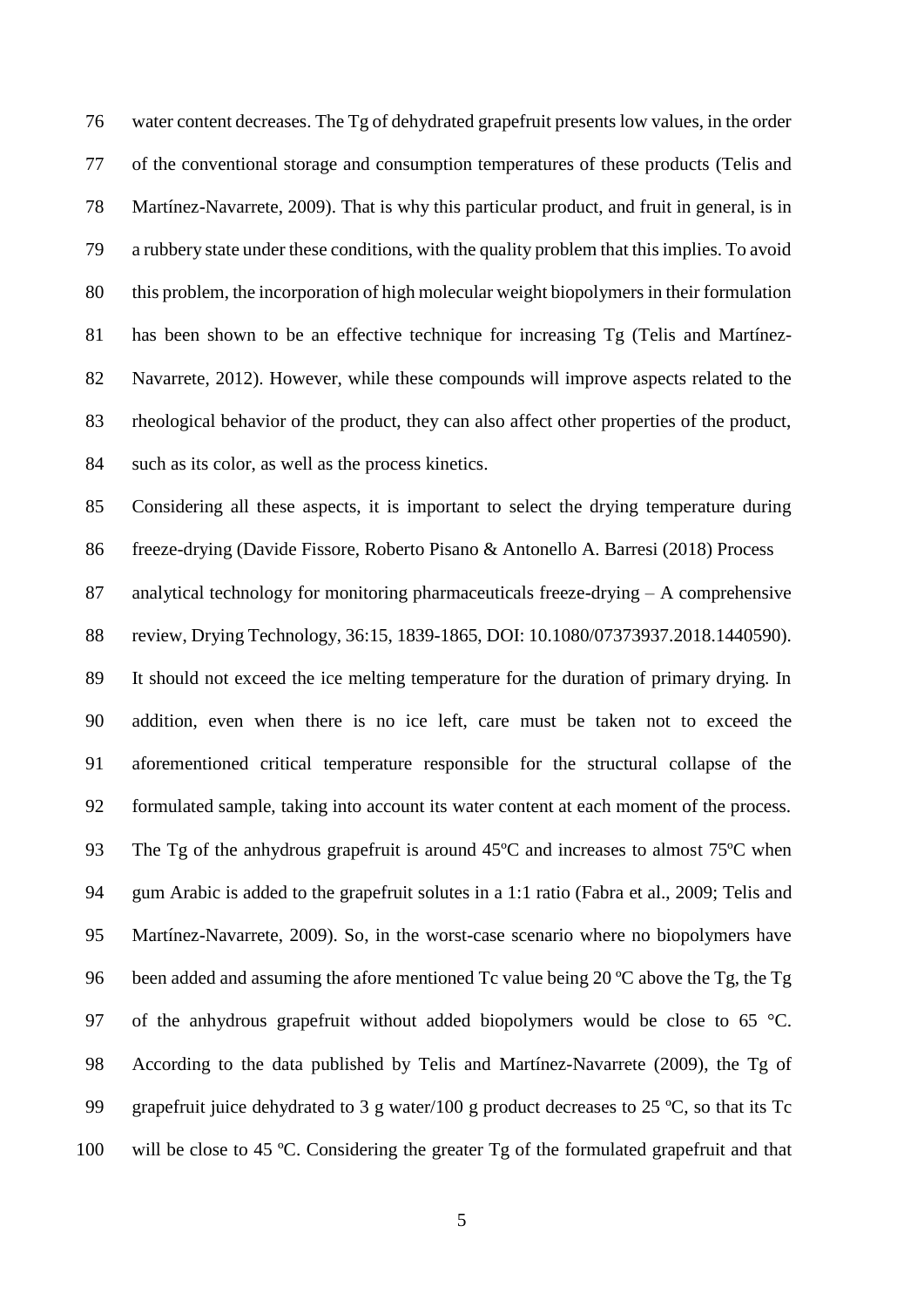$3\%$  is a usual water content in freeze-dried products, 40 °C was selected as the maximum freeze-drying temperature for this study, ensuring the absence of ice melting and structural collapse at all times. In fact, some previous experiments carried out before starting the work plan contemplated in this study confirmed both extremes.

 The objective of this study was to delve deeper into the fundamentals of food freeze- drying, taking as a tool the evolution of the temperature of the product throughout the process. The study was carried out using grapefruit puree, formulated, or not, with gum Arabic and bamboo fiber, and heating, or not, the shelves of the freeze-dryer to 40 ºC.

2. Materials and methods

2.1. Sample preparation.

 Grapefruit (*Citrus paradisi*) of the pigmented variety Star Ruby obtained from a local market (Valencia, Spain) was used for the study. The fruits were selected according to their size, firmness and absence of physical damage. Two high molecular weight biopolymers were added as carriers: gum Arabic (GA, Scharlab, Spain) and Bamboo Fiber (BF, Vitacel® BAF 200, Spain).

 The grapefruit was manually detached from its flavedo, albedo and central axis. It was chopped and crushed at speed 4 for 40 s, followed by speed 9 for 40 s, in a Thermomix Vorwerk TM-21 robot (Spain).The obtained puree was subdivided into two parts: one remained as such, while the biopolymers (Bp) were added to the other according to a previously established ratio (Agudelo et al., 2017): (4.2 g GA + 0.58g BF) / 100g grapefruit puree. The mix was homogenized by means of the same Thermomix described above at speed 2 for 300 s. In this way, two types of samples were obtained: one without 124 added biopolymers (G) and another with (GB). In both cases, the water (60  $\pm$  1 ° C and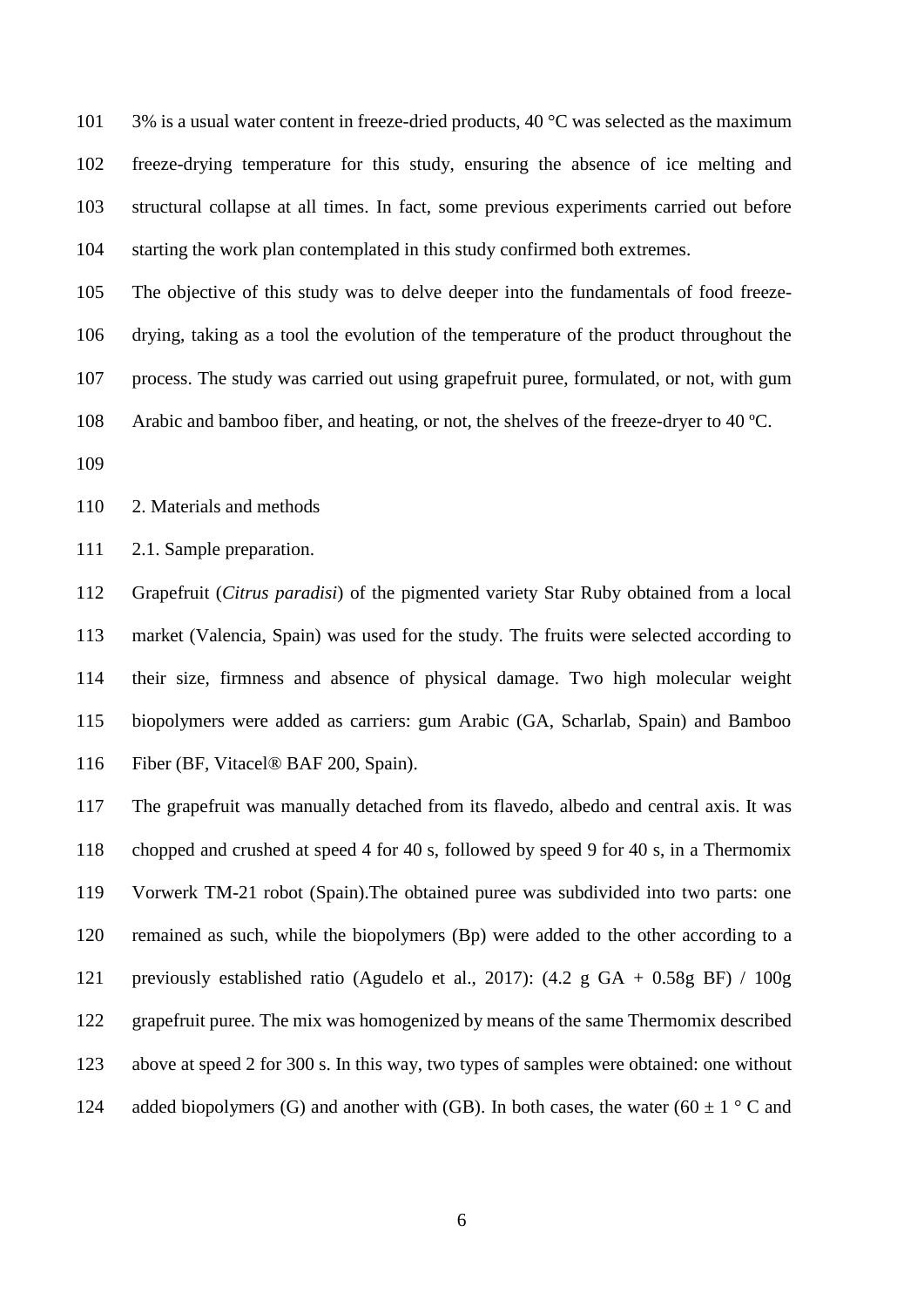pressure <100 mm Hg, JP Selecta vacuum oven, Spain) and soluble solid (Mettler Toledo

30 PX Refractometer, Spain) content was analyzed.

2.2. Process conditions

2.2.1. Freezing

 The samples (G and CB) were distributed in aluminum trays of 5.8 cm in diameter and 1 cm high, with an approximate weight of 27 g per container. A total of 6 trays per sample were frozen. A Liebherr LGT 2325 freezer chest (Germany) was used and the samples were kept inside for 6 hours at -45 ° C. During the freezing, the temperature evolution was recorded every 30 s, by means of a wireless system consisting of a data transmitter, Datanet Logger DNL910A Fourtec (Spain), to which a K-type thermocouple of 0.5 mm diameter is attached (Thermocoax, Spain) and a Datanet Repeater DNR900 Fourtec data receiver (Spain) connected to a computer. The thermocouple was placed in the geometric center of the sample at a height of 0.5 cm. The temperature was registered in 2 trays of each sample per drying experiment, as described below.

2.2.2. Freeze-drying

 The frozen samples were dried in a standard cylindrical chamber (diameter 215 x 300 mm height) of acrylic material, with three heated shelves, coupled to a freeze-dryer (Telstar Lyo Quest-55, Spain). In both cases, the chamber pressure was maintained at 0.05 mbar. Two different shelf temperatures were tested: the room temperature (20 ºC, RT samples) 144 and 40 °C (samples labelled 40). In each case the process time was adjusted to obtain a 145 product with  $\approx 3$  g water/g sample, known the appropriate product quality with this water content (Table 1, Egas-Astudillo et al., 2018). In this way, four different drying experiments were designed (G, GB, G40 and GB40) and carried out in duplicate. In each experiment, 2 sample trays with thermocouple and 1 without it, prepared as described in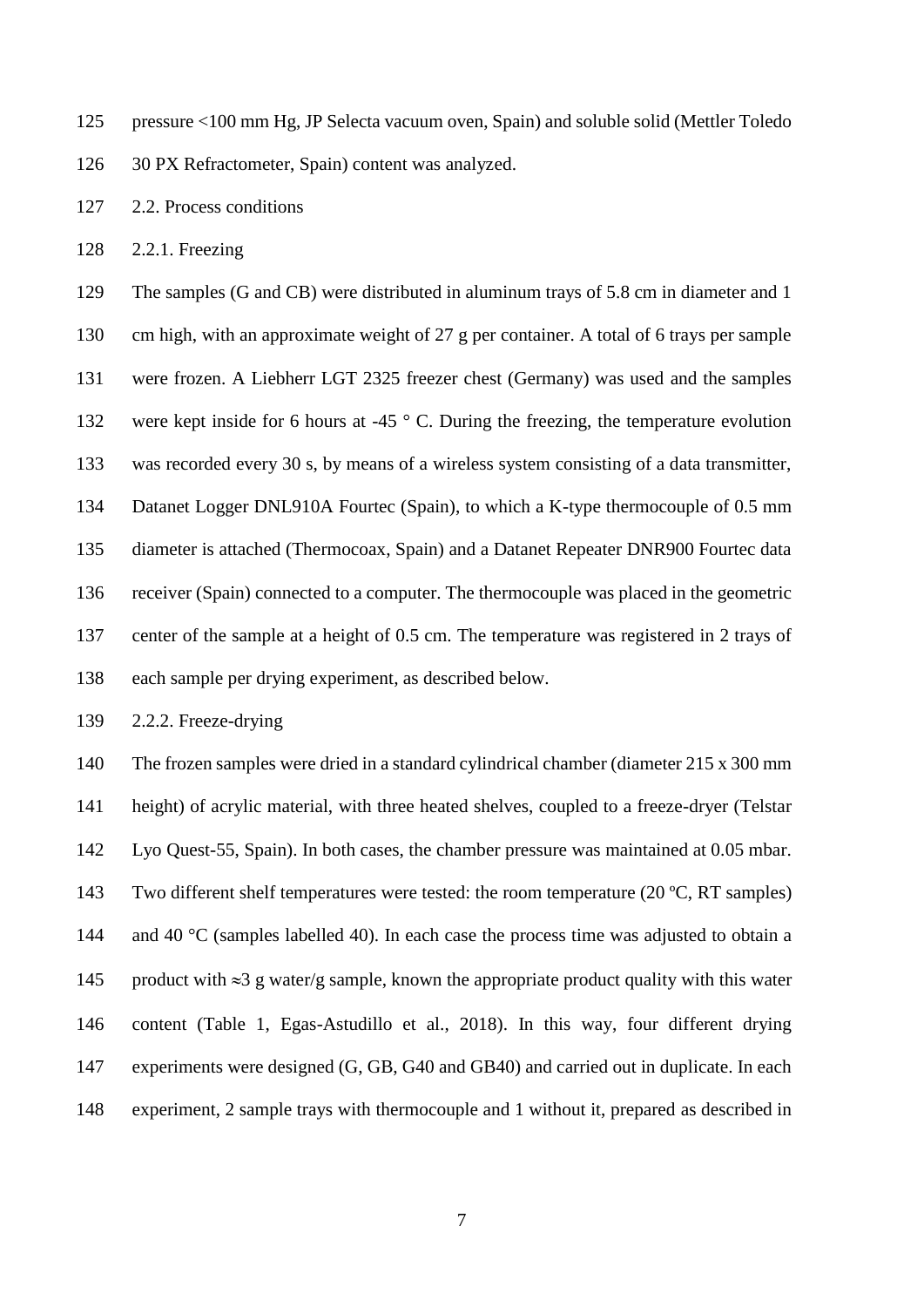149 section 2.2.1 and placed on the central shelf, were dried. The evolution of the temperature

of the samples was recorded in a similar way to that explained in the previous point.

2.2. Water content

The water content of all the freeze-dried samples was determined in triplicate by drying

153 the samples at  $60 \pm 1$  ° C and pressure <100 mm Hg (JP Selecta vacuum oven, Spain).

2.3. Statistical analysis

155 In order to analyze the significant differences ( $p < 0.05$ ) between processes and samples,

an analysis of the variance (ANOVA) was performed applying the LSD (least significant

difference) test at 95%. The software program Minitab® 16.2.2 was used.

3. Results and discussion

 The water and soluble solid content of the grapefruit puree used for the study was 87.39±0.02 g water/100 g puree and 11.2±0.2, respectively. These values changed to

83.59±0.03 g water/100 g puree and 15.4±0.4 ºBrix when the Bp were added. The water

content of the freeze-dried samples appears in Table 1. As can be observed, in all cases it

was close to the expected 3 g water/g sample.

3.1. Evolution of the temperature of the product along the freezing

 Figure 1 shows, as an example, a curve with the evolution of the temperature of (G) and (GB) during freezing. As expected, these curves permitted the identification of the 4 steps that are generally observed during the freezing of a food (James and James, 2014). First, the cooling of the sample occurs before the start of ice crystal formation (step S1), the slope of this section being proportional to the cooling rate of the product, taking into account the equipment used and the thermal and geometric properties of the sample (Heldman and Hartel, 1997). When the water phase transition begins, at a temperature dependent on the quantity and type of solutes present in the food, a very important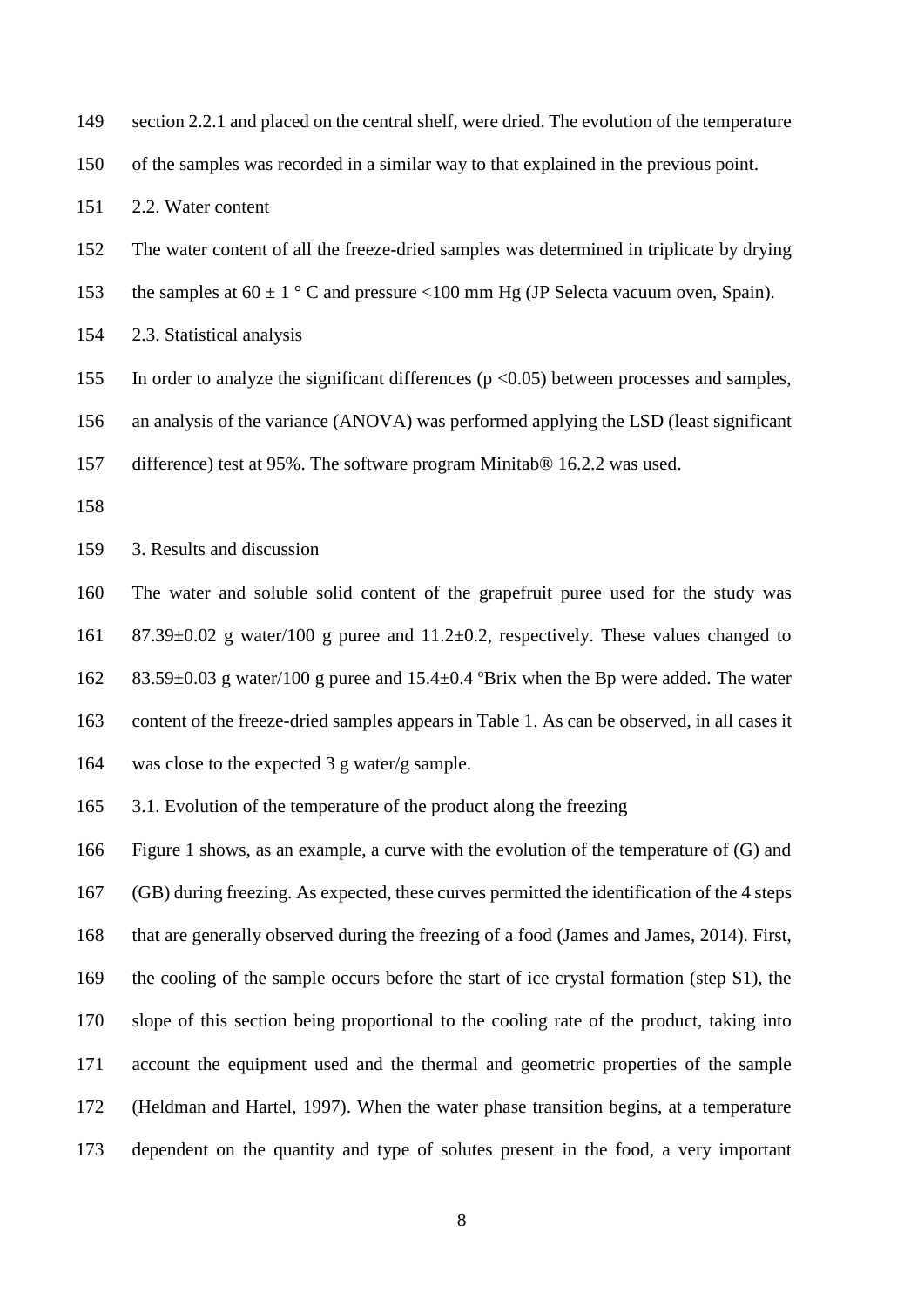decrease of the slope is observed. The second step (S2) is extended until the formation of ice in the sample ends. In conventional freezers, the elimination of the extra heat released during the exothermic crystallization of water does not allow the sample to continue cooling at the same speed as before the start of freezing. During the next step (S3), the cooling rate of the product that is now frozen increases again, until the temperature of the freezer is reached (S4). It should be remembered at this point that not all the water present in a food is freezable. The progressive cryoconcentration of the liquid fraction of the food causes its freezing temperature to decrease. Both factors lead to a significant increase in the viscosity of the unfrozen matrix that ends up limiting the molecular mobility of the water that still remains in the liquid state, preventing its crystallization. Thus, the maximally cryoconcentrated residual solution, in an amorphous state, is trapped between the ice crystals. This structure ensures the food system is highly stable, precisely through the immobilization of the residual liquid water and the low temperature.

 In addition to these 4 stages, in some cases a subcooling of the sample may be observed (Fig. 1), which occurs when the cooling rate is higher than that of crystallization, so that the product remains at a temperature lower than the onset freezing temperature for a short time. The subcooled product is in a meta-stable state of non-thermodynamic equilibrium, which could be interpreted as somewhat similar to the activation energy necessary for the nucleation process (Kasper et al., 2013). However, when the crystallization begins, the heat released causes a pointwise increase in the sample temperature until it reaches the value that thermodynamically corresponds to that of water crystallization (Tc).

 For each of the obtained curves, the slope (ºC/min) and duration (min) of the three cooling steps described above were characterized (Fig. 2). The slope of S1 and S3 will be closely related to the cooling system used and no significant differences were observed among them (p>0.05). In no case was the presence of the added biopolymers observed to exert a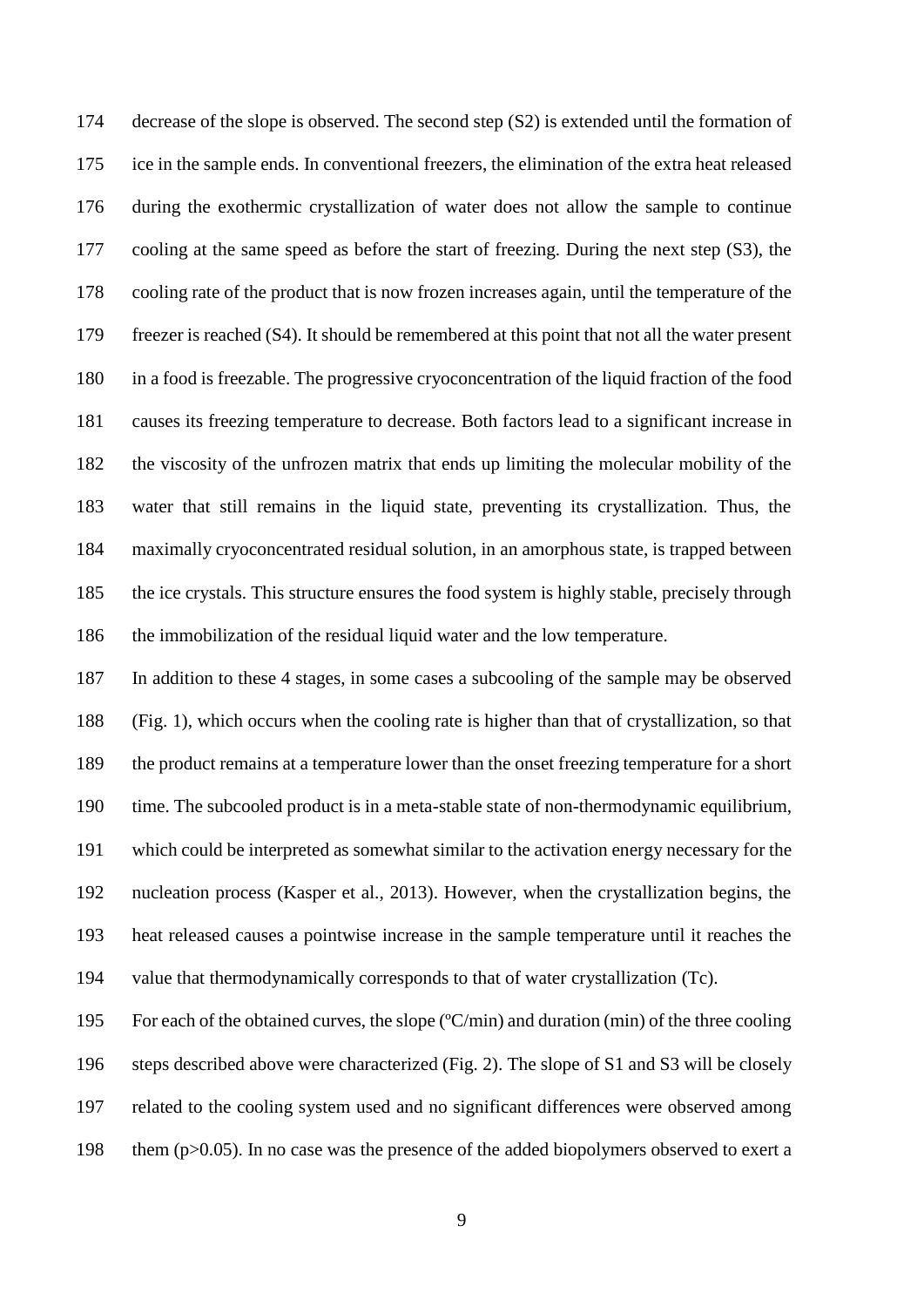significant effect on the cooling rate (p>0.05). As regards the subcooling, observed in every sample, no significant differences (p>0.05) were observed between the different 201 samples, with the mean value of Tc being -1.7  $\pm$  0.8 °C. In this way, this may be assumed to be the initial freezing temperature of the grapefruit puree in the freezer used, which was not affected by the presence of GA and BF in the sample.

 Despite the fact that the slope of S2 would be, from a strict point of view, the freezing rate of the samples, which in our case varied, on average, between -0.0102 and -0.0496 ºC/min, different studies consider the freezing rate over a wider temperature range (Degner et al., 2013; Bronfenbrener and Rabeea, 2015; Nowak et al., 2016). Taking into account that the duration of each step described above exhibited no significant differences (p>0.05) brought about by the presence of biopolymers (Fig. 2), the average general 210 cooling rate of the samples considered in our study was calculated, from 20 to -15 °C 211 (Degner et al., 2013). This was  $0.58 \pm 0.07$  °C/min. According to Degner et al. (2013), freezing rate values, calculated over this temperature range, of over 0.11 ºC/min can already be considered as fast freezing.

3.2. Evolution of the temperature of the product during the drying

 During the drying step of the freeze-drying process, a first period was identified in which the temperature of the product remained low and constant and a second period in which the temperature of the product increased rapidly until reaching the temperature of the chamber. The first period has been traditionally identified with primary drying, in which sublimation occurs and the second with secondary drying that corresponds to the desorption of the non-frozen water. However, the separation between primary and secondary drying is not always so clear when a food is processed, especially when freezing and drying are carried out using different equipment.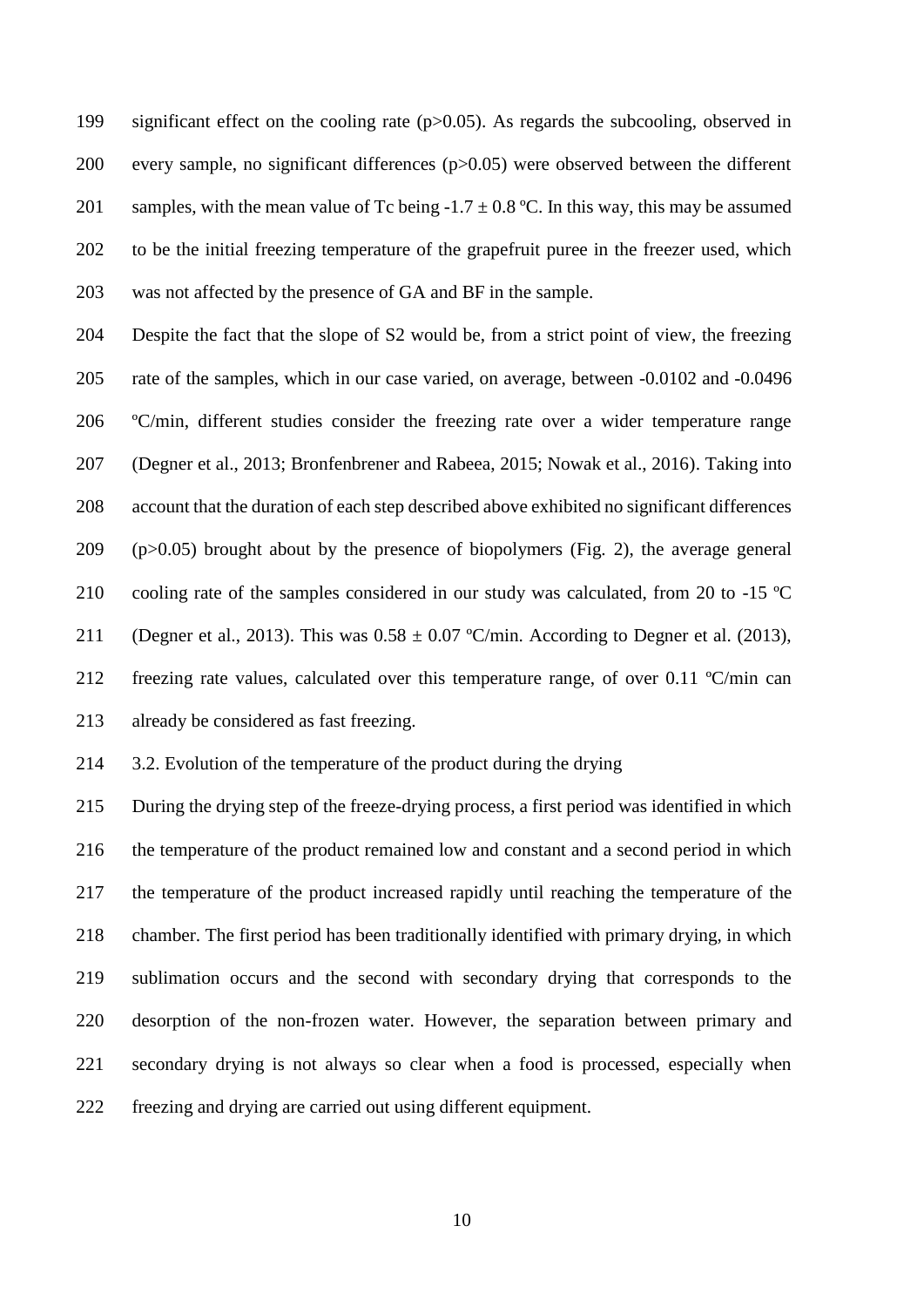In Fig. 3, an example of how the temperature of each of the samples evolved during the drying stage can be observed. As can be appreciated, the samples are at an initial temperature of approximately -45ºC, the temperature at which they were held in the freezer cabinet. Once the samples are introduced into the freeze-dryer chamber and it is switched-on, the temperature of the sample begins to rise rapidly due to the difference in temperature between the freeze-dryer shelves and the frozen samples. The progressive decrease in the pressure of the freeze-dryer chamber, until it stabilizes at the programmed pressure, causes the temperature of the product to fall again until it stabilizes, remaining at this temperature while sublimation predominates (the primary drying stage). Afterwards, the temperature of the samples begins to increase and the curves acquire more or less pronounced slopes, depending on the drying conditions. In order to find out the state of the sample at that moment, we carried out some tests/a test on top of the experiments contemplated in this study, stopping the drying at that point. As we saw that the sample was still partially frozen, as it has been observed by other authors (Chen et al.[65] and Bosca et al.,[62] en Fissore et al., Drying Tech.), we can confirm that sublimation still occurs during this time, although in all likelihood already overlapping with the desorption of the non-frozen water. The sudden change of temperature may be due to the moving sublimation interface advances that past the thermocouple losing contact with ice at that point in the sample (Fissore et al., Drying Tech). This account a difficulty for the temperature to identify the predominant drying mechanism in this moment. Finally, the temperature of the sample rises more and more slowly until reaching the temperature of the chamber, during what would already be the secondary drying stage, where desorption predominates.

 As shown in Fig. 3, in every case the effect of the shelf temperature became evident in the duration of both primary and secondary drying. As expected, heating the shelves to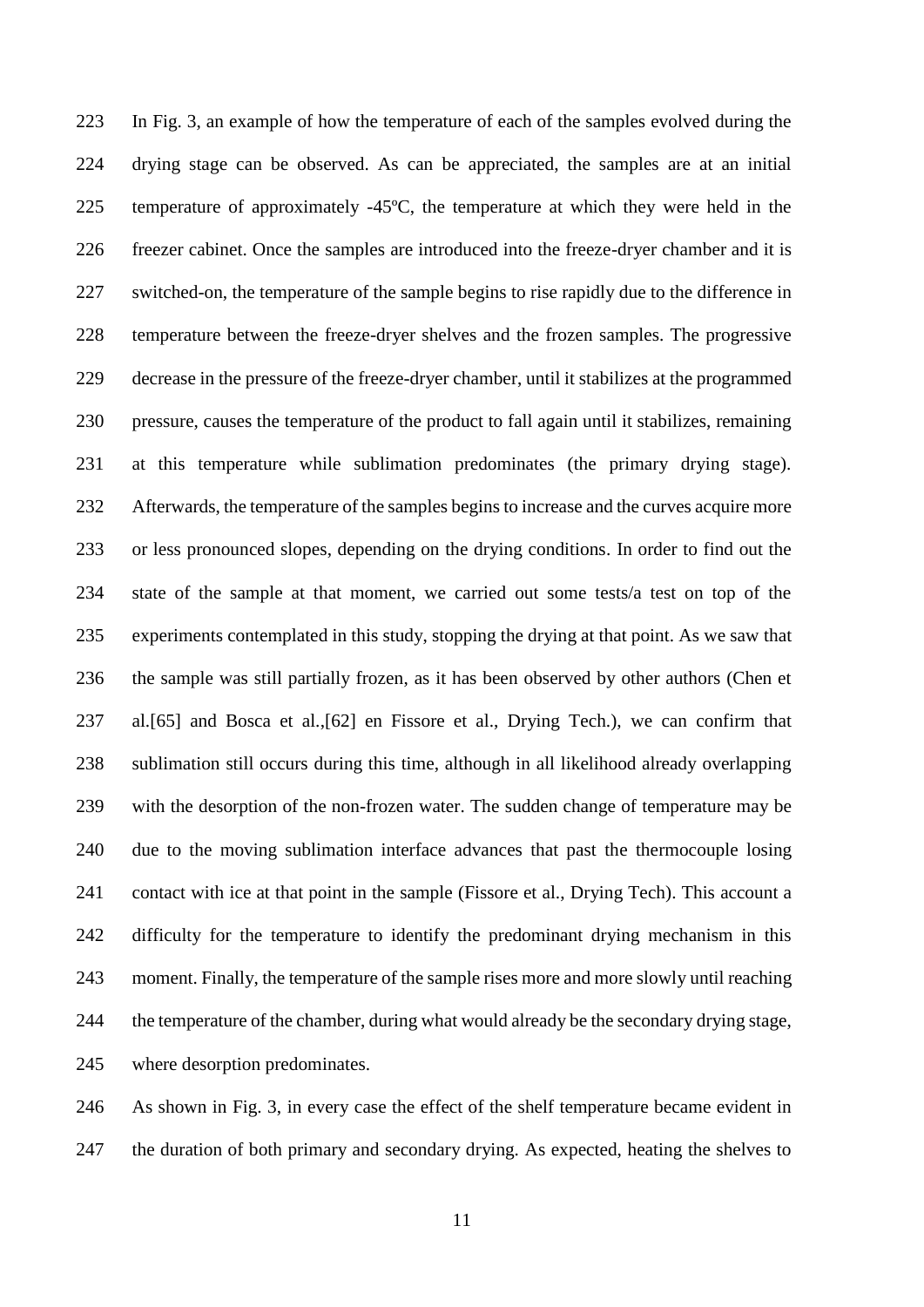$\div$  40 °C implied that the samples reach the temperature of the chamber beforehand, which permitted a shortening of the process time. This was reflected in two ways: in a shorter first stage, as there was a greater amount of heat available for sublimation, and also in a higher rate of sample temperature increase during the second stage.

 In an attempt to better identify both stages and the phenomena predominant at each moment, the temperature data of the sample during drying (Tt), from the moment that the freeze-dryer reaches the established pressure, were normalized with respect to the final temperature reached by the sample (Tf). In addition, the sample's rate of temperature change, calculated from the relationship between the sample temperature increase 257 between 2 consecutive data and the corresponding increase in time  $(\Delta T/\Delta t)$ , was analyzed. 258 Figure 4 shows both relationships and their evolution over drying time. The curve  $\Delta T/\Delta t$  vs. t, allows a first phase to be identified in which the sample's temperature change rate over time remained constant. This is consistent with the fact that the sublimation of a significant amount of ice in the sample occurs during this time, so that the heat that the frozen sample obtains from the environment is invested in the sublimation and the temperature of the sample is not modified. When the sample has little ice left, the temperature increases faster and faster until it reaches a maximum value. As the sample temperature increases and there is no more ice left, so that evaporation only occurs due to desorption, the sample heating rate over time fell. With this analysis of the temperature curve, primary drying could be identified up to the moment when the maximum value of ( $\Delta T/\Delta t$ ) is reached and, after that, secondary drying occurs.

 As was observed in different experiments during this study, the duration of the secondary drying stage is key to obtaining a product of the right quality, because if it is shortened excessively, there is a risk of obtaining a product with more water content than desired. On the other hand, lengthening it too much would mean an unnecessary increase in the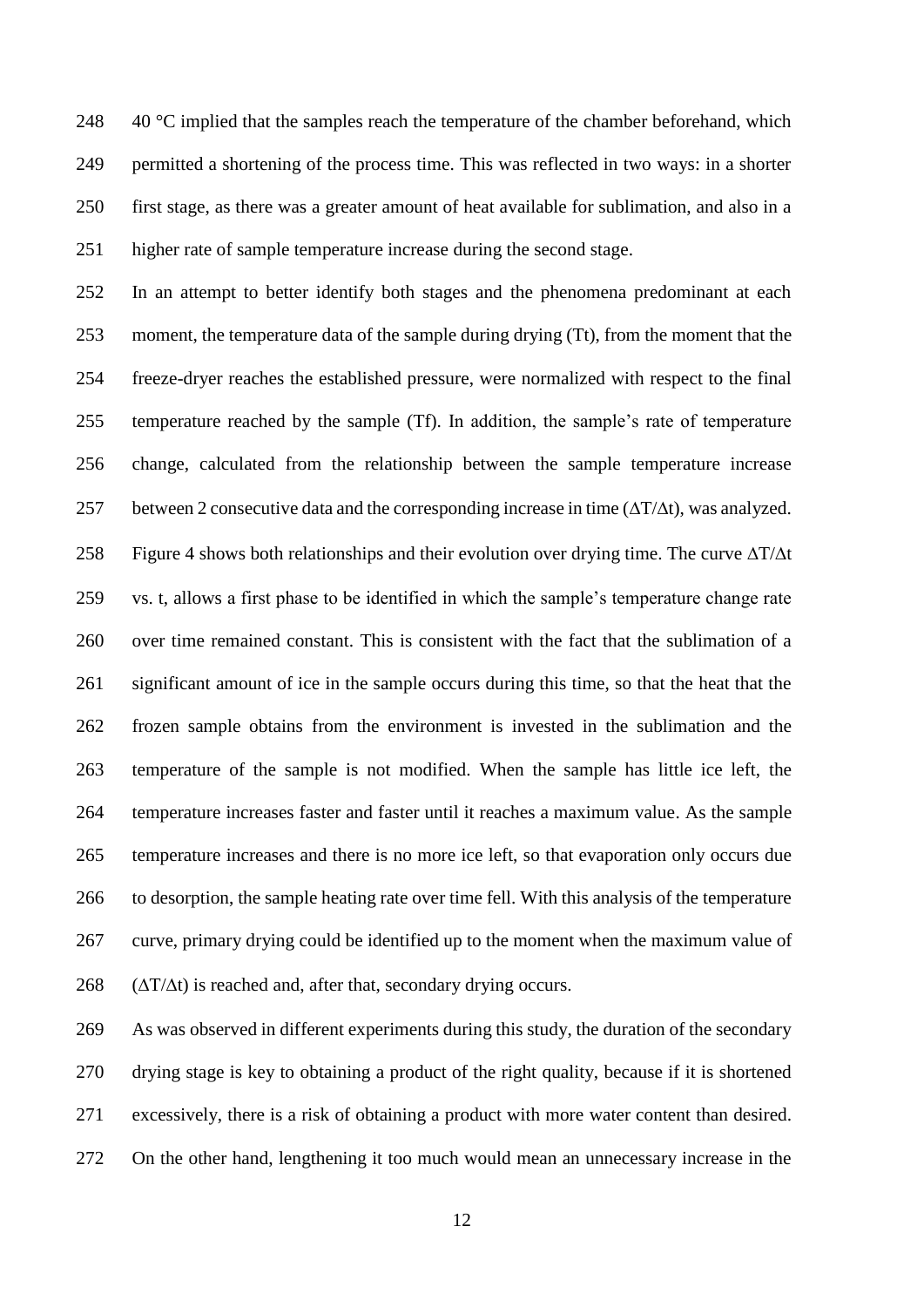cost of the process. In this sense, it would be important to have a tool with which to identify the precise end point of this second stage. In spite of the fact that different kinetic models have been described based on the evolution of the water content of the samples over time (Togrul and Pehlivan, 2003; Simal et al., 2005; Fahloul et al., 2009; Benlloch- Tinoco et al., 2013; Egas-Astudillo et al., 2018), we wanted to confirm the possibility of using the evolution of the sample temperature to be able to identify the drying end point of our formulated grapefruit puree in-line. Some authors describe to identify this ending point looking for the time instant when the temperature detected becomes equal to the temperature of the heating source (REFs: M.J. Pikal, A. I. Liapis, R. Bruttini, A. Barressi, S.A.Velardi, C. Ratti, H. Sadikoglu. En realidad no se si ninguno de estos dice exactamente eso!; Fissore et al., Drying Tech: éste dice que ahí es donde acaba el primario!). Therefore, the end point of the process could be identified when the value (Tt/Tf)=1 is recorded. Considering this criterion, the duration of the drying process was identified for the different processed samples (Table 1). If this time is compared with that 287 used in this study to obtain a product with a water content of  $\approx 3\%$ , it can be observed that when the drying is carried out at room temperature, it is convenient to increase the time by approximately 15% compared to the predicted one. On the other hand, when the freeze-dryer shelves are heated, the proposed criterion is closer to reality and even ensures the extra drying of the product, so that its quality will never be compromised.

 Taking the abovementioned into consideration, the end point of the drying step of the freeze-drying process could be related to the sample reaching a certain target temperature (T). In this sense, when the drying occurs at a temperature lower than T, the sample will never reach it and, therefore, once the temperature of the chamber is reached, the drying will have to be extended for somewhat longer until the sample has obtained the heat necessary for the desorption of the remaining water from the environment. If the drying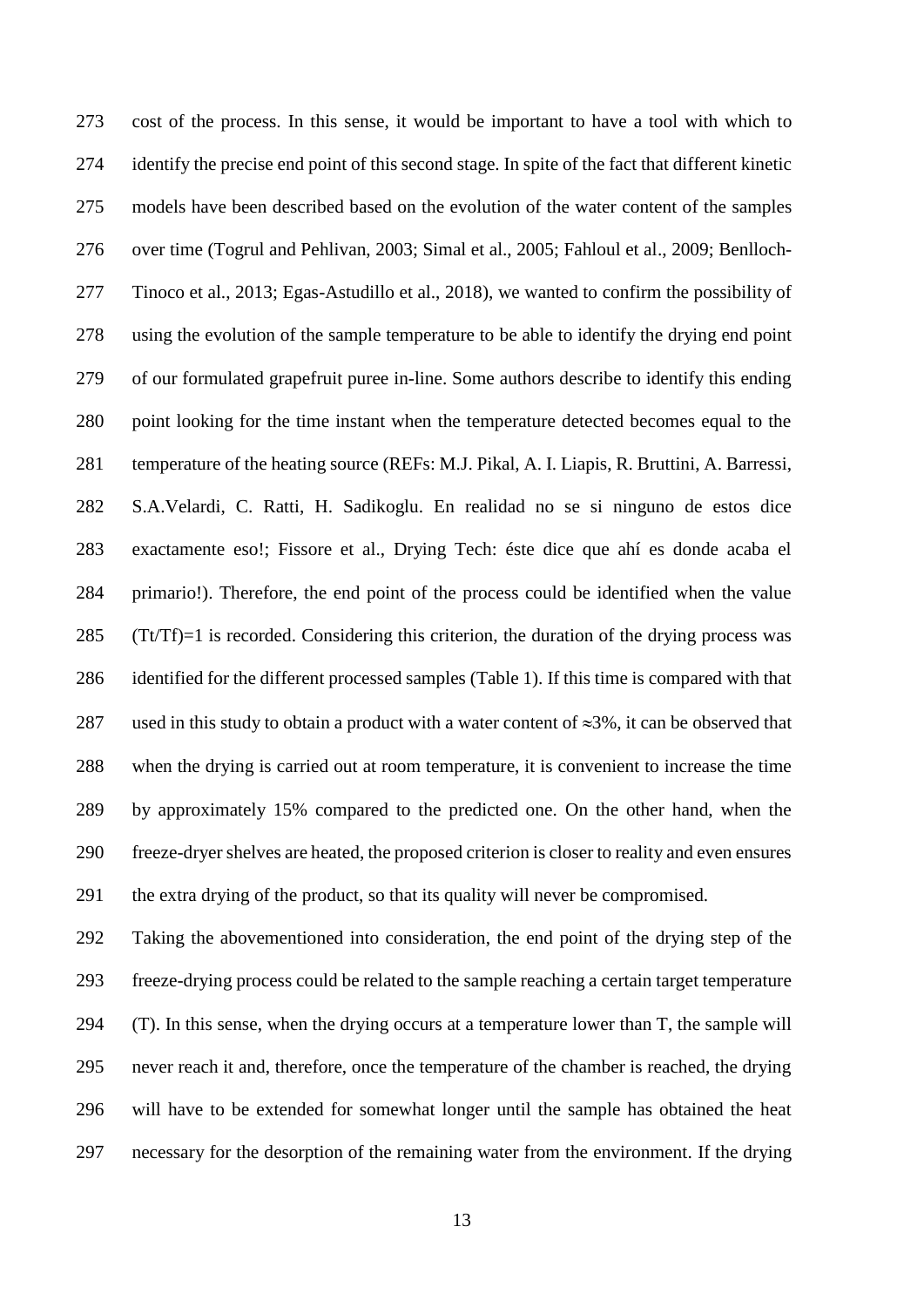is done at a temperature higher than T, the process can be stopped even before the sample reaches the temperature of the chamber. In the present work, this temperature seems to be greater than 20 and lower than 40 ºC, without having been able to determine it exactly with the information available. In order to confirm this hypothesis, the programming of a series of experiments is recommended, stopping the process when the sample reaches temperatures in that interval and analyzing its water content.

 Assuming the drying time based on the aforementioned criteria and establishing the limit 305 between primary and secondary drying when the maximum value of  $(\Delta T/\Delta t)$  was reached, the duration of these two stages was identified for the different processed samples (Figure 5). Secondary drying occupied between 33 and 55% of the total drying time, the longest 308 relative duration being observed for the samples dried at 40  $\degree$ C, in which process, obviously, sublimation was facilitated. In any case, this indicates that, although sublimation was what occupied most of the drying time, the desorption stage was also an important part of the process. The ANOVA performed to analyze the differences in the duration of each stage as a function of the samples showed that the drying lengthens 313 significantly ( $p<0.05$ ) when performed at room temperature (Fig. 5). This significantly 314 affected the primary drying ( $p<0.05$ ). This significantly affected primary drying ( $p<0.05$ ). In every case, primary drying was longer and secondary drying was shorter when the samples contained Bp in their formulation, although in this case the differences did not become significant (p>0.05). These results would seem to indicate a certain contribution of the biopolymers to the formation of a more structured matrix that would hinder the formation of the pores in some way and, therefore, the sublimation of the ice. It would, nevertheless, simultaneously give greater consistency to the porous structure formed, facilitating the exit of the water vapor during desorption.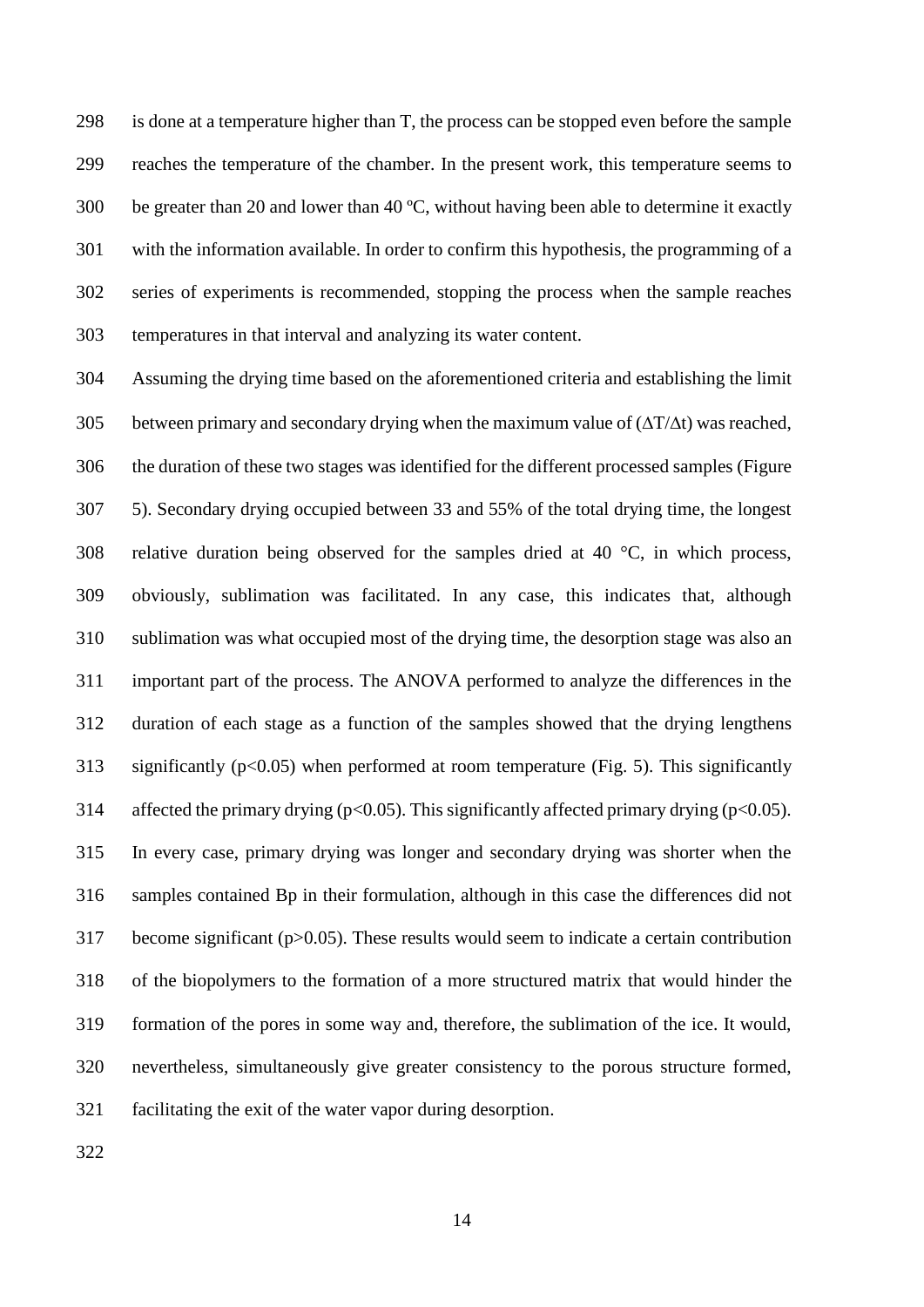## 4. Conclusions

 The product heating rate during the drying step of the freeze-drying process seems to be a more interesting tool than the temperature itself with which to identify the separation between primary and secondary drying, associated with a greater predominance of the sublimation or desorption of the non-frozen water, respectively. It seems that the continuous recording of the sample temperature during the drying step of the freeze- drying process is able to be used for the purposes of identifying the end point thereof, although it does not necessarily coincide with the moment at which the sample reaches the temperature of the chamber. The target temperature will have to be determined for each specific sample in some previous experiments. In this case, the target would be to reach a temperature of between 20 and 40 ºC.

## **Acknowledgments**

 The authors thank the Ministerio de Economía y Competitividad and the Ministerio de Economía, Industria y Competitividad for the financial support given through the Projects AGL 2012-39103 and AGL 2017-89251-R (AEI/FEDER-UE), respectively. Egas- Astudillo, L.A thanks the Secretary of Higher Education, Science, Technology and Innovation (SENECYT) of the Republic of Ecuador for the contribution to this research. 

## **References**

 Agudelo, C., Igual, M.M., Camacho, M.M., Martínez-Navarrete, N., 2017. Effect of process technology on the nutritional, functional, and physical quality of grapefruit powder. Food Sci. Technol. Int. 23, 61–74. https://doi.org/10.1177/1082013216658368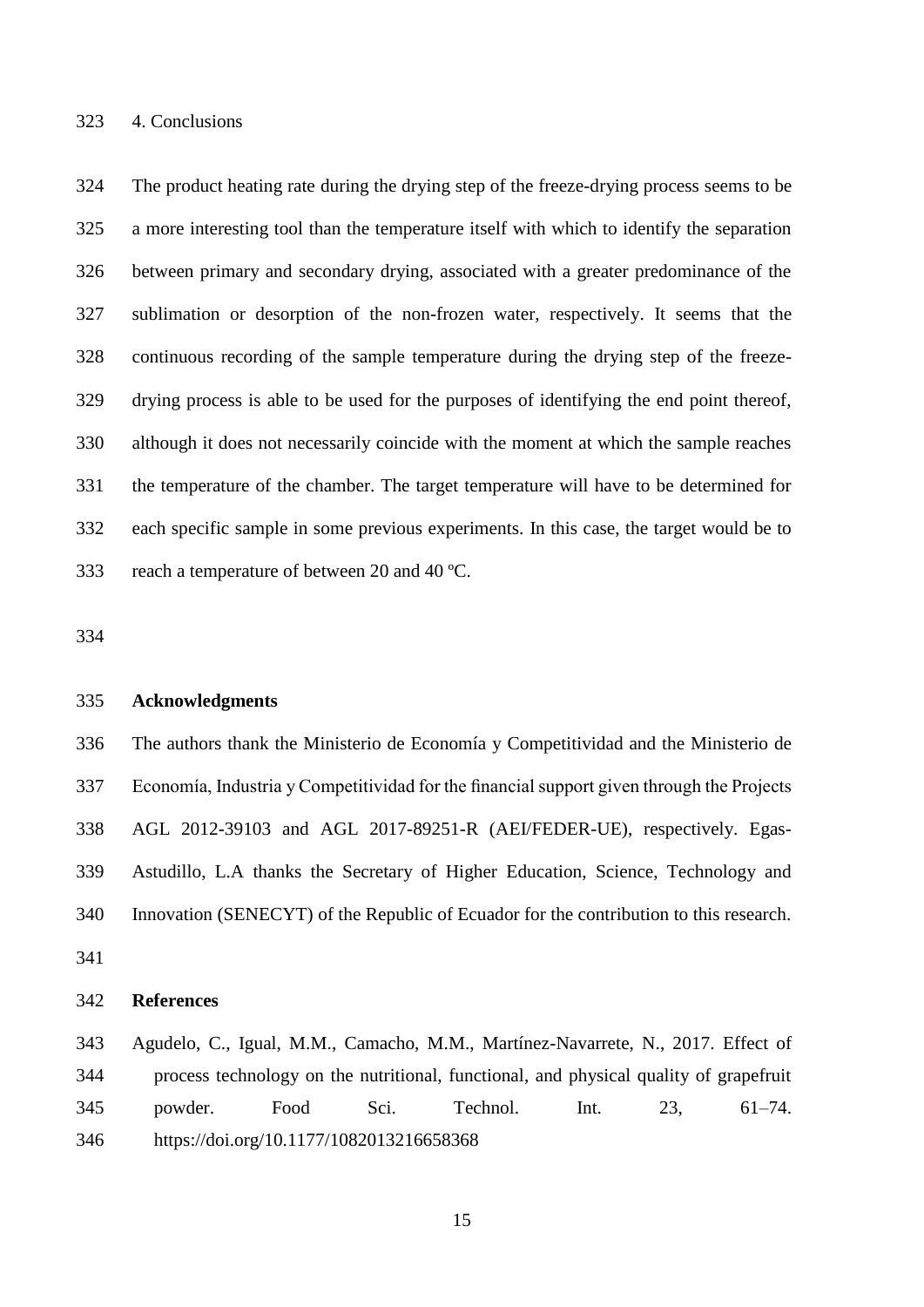- Benlloch-Tinoco, M., Moraga, G., del Mar Camacho, M., Martínez-Navarrete, N., 2013.
- Combined drying technologies for high-quality kiwifruit powder production. Food Bioprocess Technol. 6, 3544–3553. https://doi.org/10.1007/s11947-012-1030-3
- Bronfenbrener, L., Rabeea, M.A., 2015. Kinetic approach to modeling the freezing
- porous media: Application to the food freezing. Chem. Eng. Process. Process Intensif.
- 87, 110–123. https://doi.org/10.1016/j.cep.2014.11.008
- Degner, B.M., Olson, K.M., Rose, D., Schlegel, V., Hutkins, R., McClements, D.J., 2013.
- Influence of freezing rate variation on the microstructure and physicochemical properties of food emulsions. J. Food Eng. 119, 244–253. https://doi.org/10.1016/j.jfoodeng.2013.05.034
- Egas-Astudillo, L.A., Silva, A., Uscanga, M., Martínez-Navarrete, N., Camacho, M.M.,
- 2018. Impact of shelf temperature on freeze-drying process and porosity development,
- in: Proceedings of 21th International Drying Symposium. Universitat Politècnica
- València, Valencia, pp. 843–850. https://doi.org/10.4995/IDS2018.2018.7481
- Fabra, M.J., Talens, P., Moraga, G., Martínez-Navarrete, N., 2009. Sorption isotherm and state diagram of grapefruit as a tool to improve product processing and stability. J. Food Eng. 93, 52–58. https://doi.org/10.1016/j.jfoodeng.2008.12.029
- Fahloul, D., Lahbari, M., Benmoussa, H., & Mezdour, S., 2009. Effect of osmotic dehydration on the freeze drying kinetics of apricots. J. Food Agriculture & Environment, 7, 117–121.
- Heldman, D., Hartel, R., 1997. Principles of food processing. Aspen Publishers, Inc, Gaithersburg , Maryland.
- James, S.J., James, C., 2014. Food Technologies: Freezing, in: Encyclopedia of Food Safety. Elsevier, pp. 140–148. https://doi.org/10.1016/B978-0-12-378612-8.00265-3
- Kasper, J.C., Winter, G., Friess, W., 2013. Recent advances and further challenges in
- lyophilization. Eur. J. Pharm. Biopharm. 85, 162–169. https://doi.org/10.1016/j.ejpb.2013.05.019
- Nowak, D., Piechucka, P., Witrowa-Rajchert, D., Wiktor, A., 2016. Impact of material structure on the course of freezing and freeze-drying and on the properties of dried substance, as exemplified by celery. J. Food Eng. 180, 22–28. https://doi.org/10.1016/j.jfoodeng.2016.01.032
- Roos, Y.H., 1995. Phase Transitions in Foods. Academic Press, Inc., San Diego, California.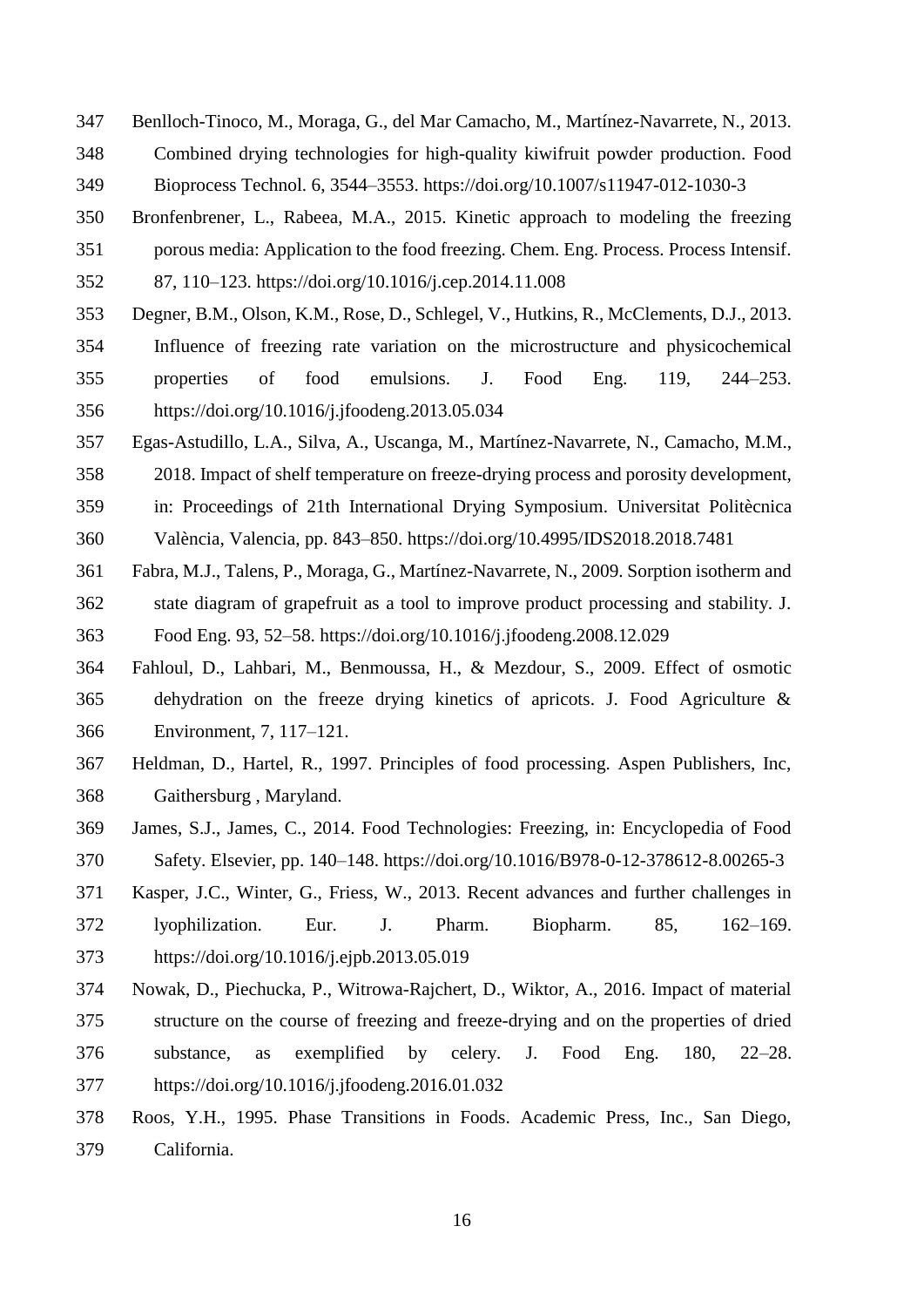- Simal, S., Femenia, A., Garau, M.C., Rosselló, C., 2005. Use of exponential, Page's and
- diffusional models to simulate the drying kinetics of kiwi fruit. J. Food Eng. 66, 323–
- 328. https://doi.org/10.1016/j.jfoodeng.2004.03.025
- Telis, V.R.N., Martínez-Navarrete, N., 2009. Collapse and color changes in grapefruit juice powder as affected by water activity, glass transition, and addition of carbohydrate polymers. Food Biophys. 4, 83–93. https://doi.org/10.1007/s11483-009- 9104-0
- Telis, V.R.N., Martínez-Navarrete, N., 2012. Biopolymers used as drying aids in spray-
- drying and freeze-drying of fruit juices and pulps, in: Biopolymer Engineering in Food Processing. pp. 279–325. https://doi.org/10.1201/b12048
- Toğrul, İ.T., Pehlivan, D., 2003. Modelling of drying kinetics of single apricot. J. Food
- Eng. 58, 23–32. https://doi.org/10.1016/S0260-8774(02)00329-1